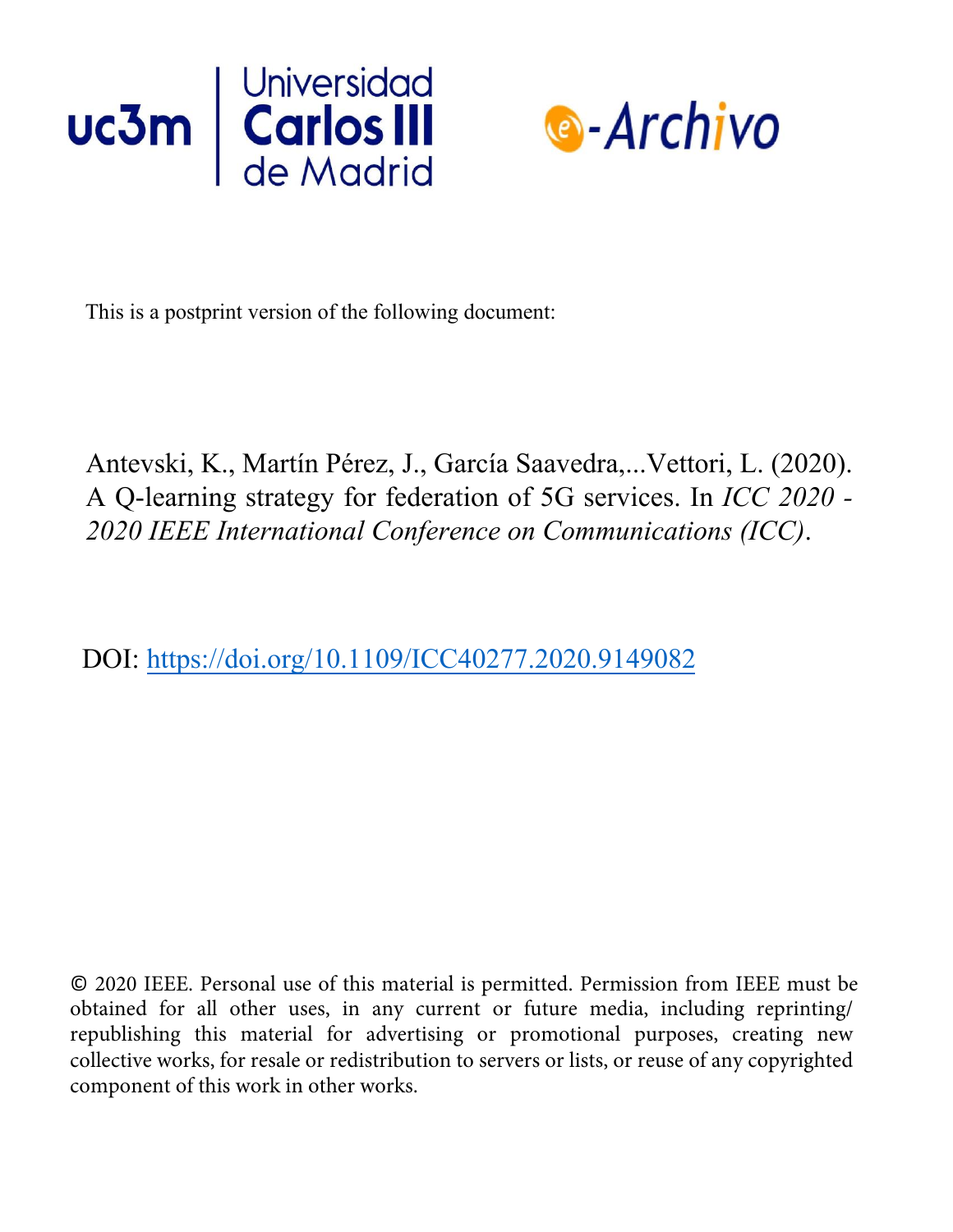# A Q-learning strategy for federation of 5G services

Kiril Antevski\*, Jorge Martn-Prez \*, Andres Garcia-Saavedra<sup>†</sup>, Carlos J. Bernardos\*, Xi Li<sup>†</sup>,

Jorge Baranda‡ , Josep Mangues-Bafalluy‡ , Ricardo Martnez‡ , Luca Vettori‡

<sup>∗</sup>University Carlos III of Madrid, Spain, †NEC Laboratories Europe GmbH, Germany,

<sup>‡</sup>Centre Tecnològic de Telecomunicacions de Catalunya (CTTC/CERCA), Spain

*Abstract*—5G networks aim to provide orchestration of services across multiple administrative domains through the concept of federation. In this paper, we are exploring the federation feature of a platform for 5G transport network of vertical services. Then we formulate the decision problem that directly impacts the revenue of 5G administrative domains, and we propose as solution a Q-learning algorithm. The simulation results show near optimum profit maximization and a well-trained Q-learning algorithm can outperform the intuitive "greedy" approach in a realistic scenario.

*Index Terms*—multi-domain, federation, NFV, algorithms, machine-learning

### I. INTRODUCTION

The 5G technology is evolving the mobile networks towards new design paradigms of more complex, diverse and dynamic network services designed for specific vertical industries (e.g., Automotive, eHealth, Industry 4.0, etc.) referred as vertical services. The 5G-TRANSFORMER project [1] proposes flexible transport of vertical services using the introduced 5G-TRANSFORMER (5GT) platform.

Through the technologies such as the Network Function Virtualization (NFV) and Network Slicing, range of specific requirements are satisfied for each vertical industry. Vertical services are translated into network services (NFV-NS) containing all requirements and instructions to be deployed over underlying network and computational infrastructure. The dynamic slicing enables the optimal resource allocation that reduces the cost of the mobile operators. The 5GT platform leverages the network slicing to efficiently orchestrate different NFV network services (NFV-NSs) over single or multiple domains.

The concept of service orchestration across multiple administrative domains [2] is one of the key features of the 5GT platform referred as *federation*. The federation enables each 5GT administrative domain (e.g., mobile operator) to provide broader spectrum of services to the vertical customers with low-cost access to infrastructure capacity and global service coverage in external domains. Through the use of optimized orchestration strategies (e.g., Machine Learning, Artificial Intelligence, ...) [3]–[5], operators may significantly increase their profit.

The main goal of the paper is to (*i*) present the federation functionality provided by the 5GT framework; (*ii*) formulate a service deployment decision problem with an aim to maximize the administration domain's revenue; (*iii*) and to propose a solution to the decision problem, evaluated through simulation of federation scenarios.

The rest of the paper is organized as follows. Section II presents the 5G-TRANSFORMER baseline architecture with an accent on the federation functionality. Section III defines the formulation of the deployment decision problem, whereas in Section IV we present the solution through simulation experiments. Section V concludes the paper with remarks for future work.

# II. SERVICE AND RESOURCE FEDERATION IN 5GT

This section introduces the high-level architecture of the 5G-TRANSFORMER system, with a focus of the federation as an essential feature of the 5GT framework. The federation feature allows 5GT service providers to deploy and manage services in external domains through service federation and to obtain and control computational/network resources from other domains through resource federation.

# *A. Baseline 5GT architecture*

The 5GT architecture is built with the goal of providing a platform with flexible and dynamic management features to serve the needs of multiple and heterogeneous services coming from different vertical industries. Such services can be concurrently instantiated over a shared infrastructure that combines multiple heterogeneous types of resources in terms of computing, storage and networking. The 5GT architecture consists of four main building blocks, namely vertical slicer (5GT-VS), service orchestrator (5GT-SO), mobile transport and computing platform (5GT-MTP), and monitoring platform (5GT-MON). Two domains are represented in Fig.1, each having a full stack consisting of these four blocks (5GT-MON not represented for the sake of simplicity).



Fig. 1: 5GT Architecture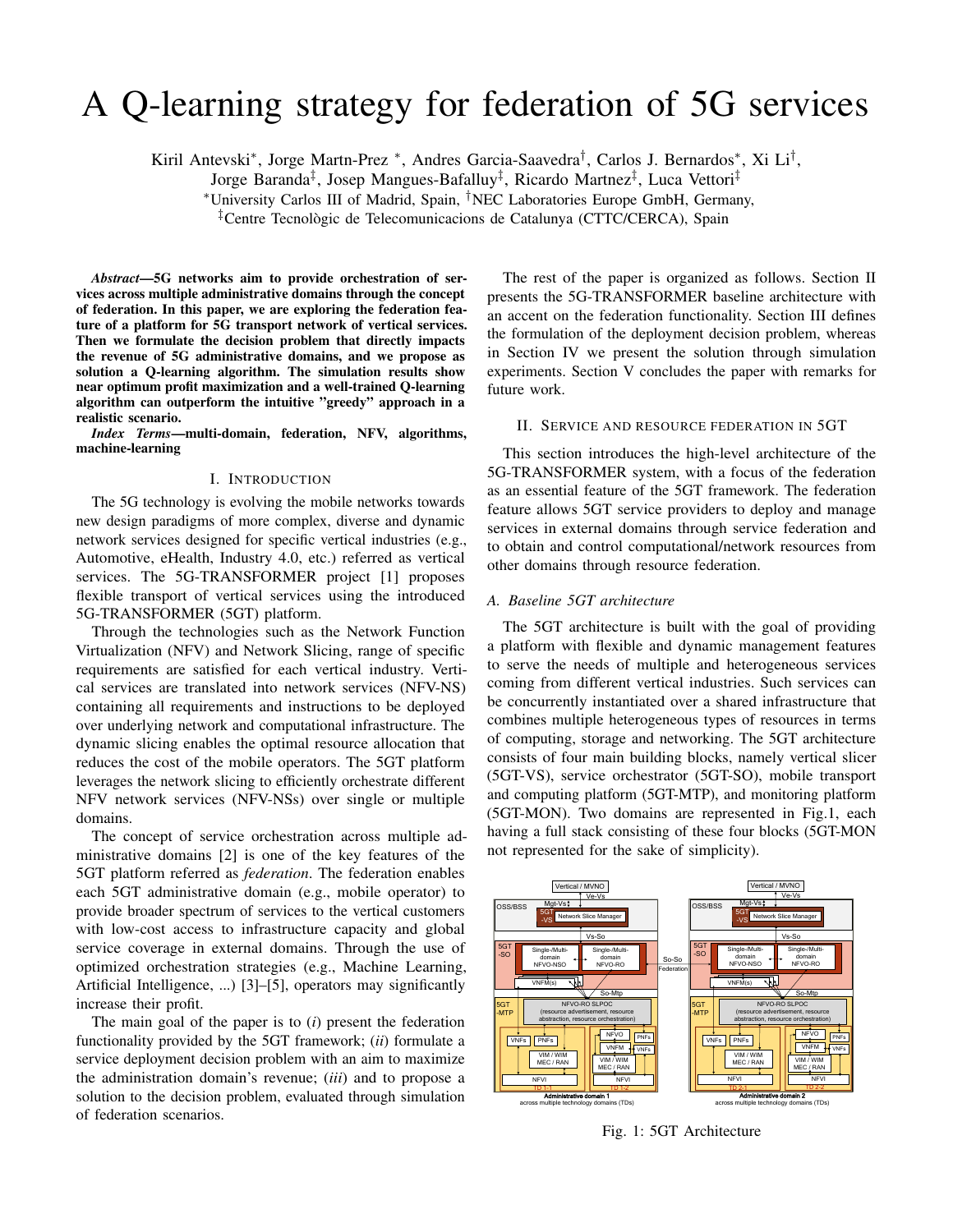The 5GT-VS is the entry point for vertical industries to access the 5GT platform. It provides a web portal and an API for (vertical) end-users, simplifying the process of requesting vertical services. The 5GT-VS exposes a catalogue of vertical services offered to vertical end-users, which are customized by the vertical users by setting parameters to mach their service requirements. The 5GT-VS translates from businessoriented vertical service requests into slice requests, which are eventually mapped to NFV-NSs. In turn, these NFV-NSs are requested by the 5GT-VS to the 5GT-SO.

The 5GT-SO manages the E2E orchestration and the lifecycle of the NFV-NSs. They are deployed by matching their requirements with the resource availability in the 5GT-MTP [6] through placement algorithms. The 5GT-SO contains two types of orchestrators: (*i*) the network service orchestrator (NFVO-NSO) and (*ii*) the resource orchestrator (NFVO-RO). Both orchestrators embody the functionalities of a typical NFV orchestrator (NFVO) [7]. Using the 5GT architecture, NFV-NSs can be deployed over single or multiple administrative domains (AD). For deployment over single (local) domain the 5GT-SO uses the So-Mtp interface towards the local domain 5GT-MTP. For multi-domain deployment and management, referred to as federation, the 5GT-SO establishes peer-to-peer interconnections with external ADs via the So-So interface [8] [9].

The 5G-MTP is responsible for orchestrating heterogeneous resources (computing, network, storage) available in each domain, exposing them to the 5GT-SO and serving its resource allocation requests to instantiate VNFs and to manage the connections of the underlying transport network. The 5G-MTP embeds plug-ins for interaction with the managers of each subset of resources : for (*i*) compute resources, the the Virtual Infrastructure Manager (VIM) or for (*ii*) inter-PoP networking connectivity, the WAN Infrastructure Manager (WIM). The 5GT-MTP generates an abstracted resource view towards the 5GT-SO via the So-Mtp interface according to policies in place.

The instantiation of NFV-NS follows a top-down workflow from the 5GT-VS down to the 5GT-SO and to the 5GT-MTP and underlying physical infrastructure. Note that a NFV-NS can be a single compact NFV-NS (containing multiple VNFs) or a modular composition of multiple (nested) NFV-NSs, referred to as composite end-to-end NFV-NS.

In the case of single domain instantiation, the important decision point is the placement of VNFs over the available resources. The Placement Algorithm, part of the 5GT-SO, generates placement decision for all the VNFs that composed the NFV-NS being instantiated [10]. The decision is based on the abstracted resource view provided by the 5GT-MTP and the NFV-NS requirements coming in the instantiation request from the 5GT-VS. In case of a federation scenario (multiple ADs), the number of deployment options significantly increases.

## *B. Service federation*

In the 5GT framework, service federation applies to composite NFV-NS. A request for instantiation of a composite NFV-NS is sent from the 5GT-VS to the 5GT-SO. Each nested NFV-NS

(of the composite) has a specific NFV-NS descriptor stored in the 5GT-SO repository which contains the service information for the specific nested NFV-NS. This information contains the number of VNFs, the computational resources used (i.e., CPU, memory, storage), the VNFs topology and requirements (i.e., bandwidth, latency requirements, service access points, etc.). The 5GT-SO decides for each nested NFV-NS whether to instantiate it locally (using the local 5GT-MTP) or to request service federation from a provider domain 5GT-SO via the So-So interface.

Service federation is the overall process of deploying nested NFV-NSs in a peering AD and stitching them (local and remote) to make an E2E composite NFV-NS. The AD that requests services is referred to as consumer domain while the AD capable of providing services is a provider domain. A requirement of federation scenarios is that domains must have business/service level agreements, in place. In turn, there are implicit technical implications, like setting peerto-peer interconnection among themselves and exchanging their respective NFV-NS catalogues. Eventually, federation agreements should maximize the ADs' profit by extending the local domain service offering and by avoiding the rejection of NFV-NS deployment requests by requesting services to other domains, hence increasing computing/networking resource availability and service footprint.

The scope of our algorithm is to make fast decision for each nested NFV-NS whether to deploy it locally or to federate it in an external domain while maximizing the profit outcome. The decision point should be executed in the 5GT-SO prior deployment of a nested NFV-NS.

# *C. Resource federation*

There is another federation scenario in which our algorithm can be used, that is, resource federation. Eventually, local domain resources of the 5GT framework may fail or they may be exhausted by running services. In this case, the 5GT-SO uses resource federation to request resources from a provider domain and to be able to use them as if they were local.

Resource federation is the overall process of consuming/providing computing and network resources from/to external federated domains. In this case, the decision point is also placed in the 5GT-SO module. After that decision, a consumer 5GT-SO requests resources to a provider 5GT-SO. Once granted, the consumer 5GT-SO takes control over provider's resources. Based on the agreed terms and conditions, the consumer domain controls and consumes the provided resources while the provider domain charges for their usage.

It is assumed that all agreements are already set and interdomain interactions, such as advertising, requesting, offering and usage of available resources are working accordingly. By applying the resource federation perspective, our algorithm decides if resources, associated to a given service request, are requested to a federated domain. By so doing, long holds or repeated checking for available resources are avoided in case of resource scarcity or infrastructure failures.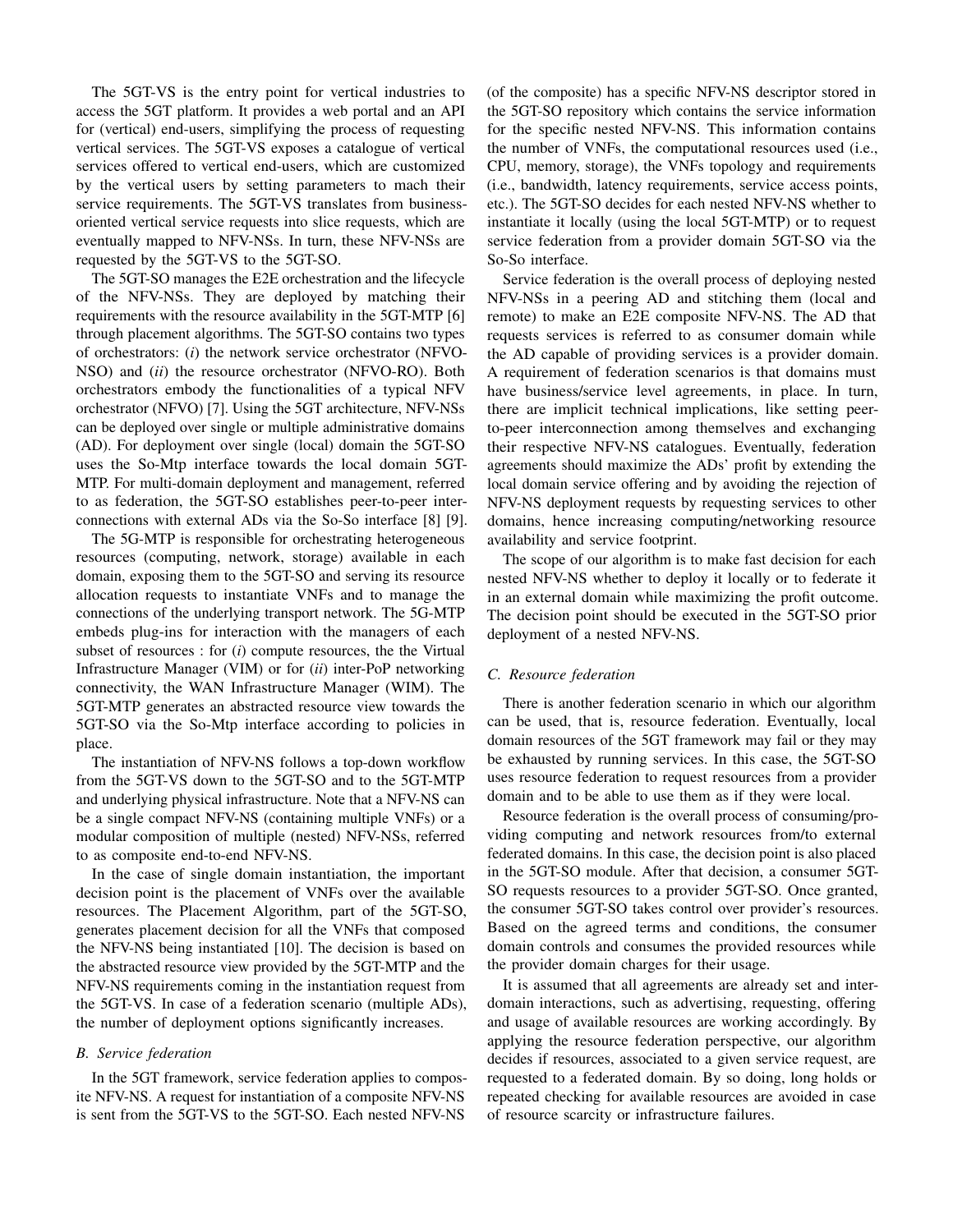#### III. PROBLEM STATEMENT

Service federation and resource federation provide the 5GT service providers with various deployment options. In order to increase the revenue and to avoid resource shortage, it is important that for each deployment and/or scaling of NFV-NS, the 5GT-SO generates a profitable decision without significant increase of processing and re-calculation for available resources.

In section III-A, we formulate a Reinforcement learning (RL) based decision problem of the 5GT framework, that requires a solution to generate straight-forward deployment decision for each nested NFV-NS, and scale-up request.

Section III-B presents the intuitive "greedy" approach to generate a decision that maximizes the profit, and section III-C reformulates the RL-based decision algorithm as an optimization problem to maximize the profit.

Throughout this section we do not consider networking resources, nor a shortage of federated (external) resources. Although they are easily absorbed by the formulation, we decided not to include them to ease the problem readability. For simplification, we use network service to refer to NFV-NS.

#### *A. Problem description*

Let us consider a time-slotted system  $t := \{1, 2, \ldots, \}$ . At the beginning of each slot,  $(i)$  we may receive one request to deploy a network service (or segment of a network service); or  $(ii)$  services already deployed may leave the system. A service request may arrive at instant t asking for  $c^{(t)}$  CPUs,  $m^{(t)}$ memory, and  $d^{(t)}$  disk. And by that time the local domain will have  $C^{(t)}$ ,  $M^{(t)}$ ,  $D^{(t)}$  CPU, memory, and disk, respectively.

The system state is represented as a vector  $s^{(t)}$  =  $(c^{(t)}, m^{(t)}, d^{(t)}, C^{(t)}, M^{(t)}, D^{(t)})$ . An agent, in the local domain (i.e., the 5GT-SO itself), takes an action  $a^{(t)}$  upon a service arrival at  $t$ . The agent can choose whether to consume its own resources for the incoming service  $(a^{(t)} = 0)$ , to ask another domain to deploy it ( $a^{(t)} = 1$ ), or to reject the service  $(a^{(t)}=2).$ 

The chosen action affects the instant reward  $r^{(t)}$  that the local domain receives. An instant reward is the economic profit which the administrative domain receives per service deployment (locally or in federated domain). Indeed, in our system, the instant reward is determined by the state-action pair, i.e.,  $r^{(t)} = r(s^{(t)}, a^{(t)})$ . And as long as the service arriving at t can be deployed locally, our system satisfies

$$
r(s^{(t)}, 0) \ge r(s^{(t)}, 1) \ge r(s^{(t)}, 2)
$$
 (1)

We assume that the system state  $s^{(t)}$  follows a distribution E, unknown *apriori*. Hence, the goal is to find an adequate policy  $\pi(s) : S \to A$  that maps a system state to an action. The above is modeled with an Markov Decision Process (MDP) with transition probability  $p(s^{(t+1)} | s^{(t)}, a^{(t)})$ , and the agent uses a policy  $\pi$  [11] to give a trajectory of states, actions and rewards  $h_{1:T} := (s_1, a_1, r_1, \ldots, s_T, a_T, r_T)$  over  $S \times A \times \mathbb{R}$ . The return from a state at time  $t$  is defined as the sum of discounted future rewards

$$
R(t) = \sum_{i=t}^{T} \gamma^{(i-T)} r(s^{(i)}, a^{(i)})
$$

with discounted factor  $\gamma \in [0, 1]$ . This is a classic reinforcement learning (RL) problem and the agent's task is to *learn* a policy that maximizes the expected return from the start distribution  $J = \mathbb{E}_{r^{(i)},s^{(i)} \sim E, a^{(i)} \sim \pi]}[R^{(1)}].$ 

It is convenient for RL problems to describe an action-value function describing the expected return after taking an action  $a^{(t)}$  given a state <sup>(t)</sup> (i.e., following policy  $\pi$ ) as

$$
Q^{\pi}(s^{(t)}, a^{(t)}) = \mathbb{E}_{r^{(i \ge t)}, s^{(i \ge t)} \sim E, a^{(i \ge t)} \sim \pi\}}[R^{(t)} \mid s^{(t)}, a^{(t)}]
$$

and particularly, its recursive representation (Bellman equation):

$$
Q^{\pi}(s^{(t)}, a^{(t)}) = (2)
$$
  

$$
\mathbb{E}_{r^{(t)}, s^{(t+1)} \sim E} \left[ r(s^{(t)}, a^{(t)}) + \gamma \mathbb{E}_{a^{(t+1)} \sim \pi} [Q^{\pi}(s^{(t+1)}, a^{(t+1)})] \right]
$$

Since the expectation depends only on  $E$ , the agent can learn  $Q^{\mu}$  off-policy, using transitions which are generated from a different stochastic process like in Q-learning [12].

## *B. A greedy approach*

For comparison, we introduce a straightforward "greedy" approach to solve the decision problem by locally deploying an incoming service, as long as there are enough local resources. We latter (see section IV) refer this algorithm as the *checker* solution, since it checks the availability of local resources before deciding to federate, or locally deploy a service.

According to the RL problem defined in section III-A, this translates into:

$$
a^{(t)} = \begin{cases} 0, & c^{(t)} \le C^{(t)} \wedge m^{(t)} \le M^{(t)} \wedge d^{(t)} \le D^{(t)} \\ 1, & \text{otherwise} \end{cases}
$$
(3)

This approach never rejects a service request, as it assumes that other administrative domains can always host the service. Thus, the instant reward  $r^{(t)}$  for federating a service is below the one obtained with a local deployment (as stated in (1)), since it is considered that the consumer domain is paying a hosting fee to the provider domain.

## *C. Optimization formulation*

To check the goodness of a RL solution, we reformulate the problem in section III-A as an optimization problem.

We use binary variable  $a_i^{(t)} = 1$  to abbreviate  $a_i^{(t)} = i$ ,  $i \in \mathbb{R}$ 0, 1, 2. Note that  $a_i^{(t)} = 0$  means  $a^{(t)} \neq i$ . Then,  $C_f^{(t)}$  $\stackrel{(t)}{f},$  ${M}_f^{(t)}$  $f_f^{(t)}$ ,  $D_f^{(t)}$  the CPU, memory and disk resources (respectively) freed at time  $t$  due to a service leaving. The instant when such leaving service arrived is denoted by  $p^{(t)} \leq t$ .

These variables help us to impose the resource conservation constraints:

$$
C^{(t)} = C^{(t-1)} - a_0^{(t)} c^{(t-1)} + a_0^{(p^{(t-1)})} C_f^{(t-1)}
$$
 (4)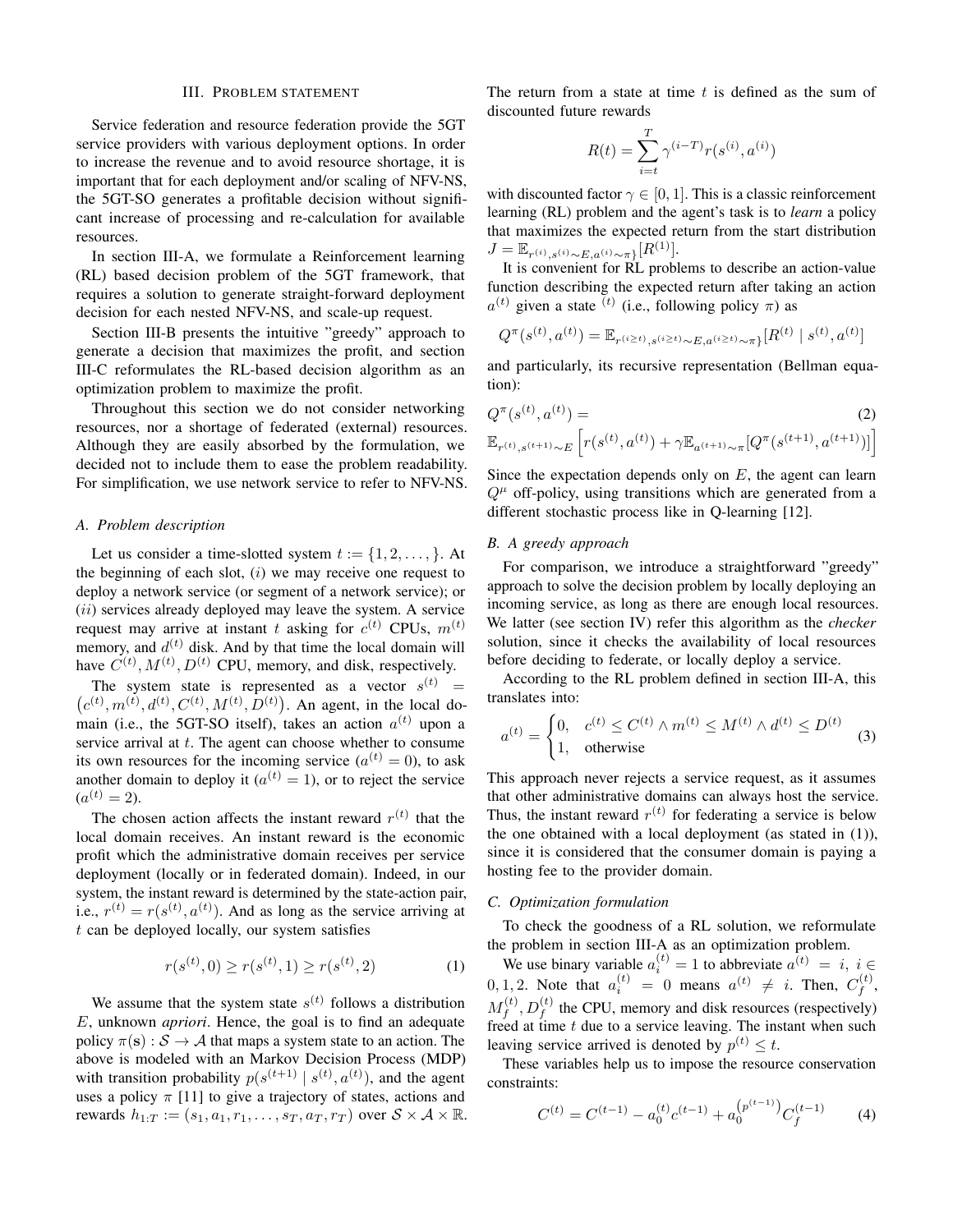$$
M^{(t)} = M^{(t-1)} - a_0^{(t)} m^{(t-1)} + a_0^{(p^{(t-1)})} M_f^{(t-1)}
$$
 (5)

$$
D^{(t)} = D^{(t-1)} - a_0^{(t)} d^{(t-1)} + a_0^{(p^{(t-1)})} D_f^{(t-1)}
$$
 (6)

which state that at time  $t$  available resources must consider deployed and freed resources at  $t-1$ . As well resources should always stay above zero

$$
C^{(t)} \ge 0, M^{(t)} \ge 0, D^{(t)} \ge 0, \quad \forall t \tag{7}
$$

and only one action is performed at each instant  $t$ 

$$
a_0^{(t)} + a_1^{(t)} + a_2^{(t)} = 1
$$
 (8)

With constraints (4) - (8) the total reward  $(r = \sum_t r^{(t)})$  is maximized taking as objective function:

$$
\max \sum_{t} \sum_{i \in 0,1,2} r(s^{(t)}, a_i^{(t)}) a_i^{(t)} \tag{9}
$$

## IV. ALGORITHM AND SIMULATION RESULTS

This section evaluates the performance of a RL solution that solves the deployment decision problem in a federated environment. Section IV-A presents a simple Q-learning solution that solves the RL problem of section III-A.

Section IV-B presents the setup used to derive simulation results. Then, section IV-C begins showing how Q-learning approximates to the optimal solution with an adequate selection of parameters. Finally, end of section IV-C removes the unlimited federated resources assumption, and analyzes how it affects the Q-learning performance.

# *A. Q-learning algorithm*

Based on the RL problem defined in section III-A, we derived a Q-learning algorithm that generates decision for each incoming network service deployment at instant  $t$ .

The algorithm (Algorithm 1) presents how the agent performs the deployment decision. It decides which action to make for every service request happenning in episode  $[0, t_{end}]$ . Then it repeats the whole episode  $EP$  times and returns the actions vector  ${a_t}_{0}^{t_{end}}$  to which it has converged. In the beginning, the agent obtains information regarding the state of the system. The state reflects the available computational resources in the environment. Thus at the start, it is assumed that all resources in both (local and federated) domains are available with no network service running (i.e.  $state = 0$  at time  $t = 0$ ).

At some point, a new network service request may arrive. Once the service arrives in the system, the agent decides an action (e.g., local deployment, federation, rejection).

The well-known RL technique, the Q-learning algorithm, uses a state-action matrix  $Q_T$  to maximize the reward while iterates through states. Typically the states are the rows and the actions are the columns of the Q-learning matrix. In our work, there are only three actions (i.e., local deployment, federation and rejection), while the number of states depend of the system configuration (i.e., amount of computational resources). Algorithm 1 represents state  $s^{(t)}$  as a vector of the available computational resources. Thus,  $Q_T$  has  $\mathcal{O}(N^{dim(S)})$ entries with  $N = \max_i s_i^{(t)}$  being the maximum capacity

among all resources represented in the state vector, and  $dim(S)$ the number of different resources considered (e.g.,  $dim(S) = 3$ if CPU, memory and disk are represented in the state vector).

Data: environment, EP **Result:**  $\{a_t\}_0^{t_{\text{end}}}$  $\mathbf{1} \ \ s^{(t)} \leftarrow \mathbf{0}, \ e \leftarrow 0, \ r \leftarrow 0;$ 2  $t_{end} \leftarrow$  environment.lastService(); 3 while  $e \leq EP$  do 4  $Q_T \leftarrow 0;$  $\mathbf{5} \quad t \leftarrow 0;$ 6  $r \leftarrow 0$ ; 7 while  $t \leq t_{end}$  do 8 if  $s^{(t)} = \emptyset$  then 9  $\vert \cdot \vert$   $s^{(t)} \leftarrow$  environment.getState(*t*); 10 end 11  $a^{(t)} \leftarrow max_a \{Q_T[s^{(t)}, a]\} + \frac{1}{e+1} \text{unif}[0, 2];$ 12 | environment  $\leftarrow$  DeployService( $s^{(t)}, a^{(t)}$ ); 13  $(s', r^{(t)}) \leftarrow$  environment.current(*t*); 14  $Q_T[s^{(t)}, a^{(t)}] \leftarrow (1-\alpha)Q_T[s^{(t)}, a^{(t)}] +$  $\alpha(r^{(t)} + \gamma max_a Q_T[s', a]);$ 15  $s \leftarrow s'$ ; 16  $r \leftarrow r + r^{(t)}$ ; 17  $t \leftarrow t + 1;$ <sup>18</sup> end 19  $e \leftarrow e + 1;$ <sup>20</sup> end

Algorithm 1: Q-learning decision

At the beginning  $(t = 0)$ , the Q-learning table is initialized to all zeros. Therefore the agent picks random action at the start, initiating the *learning* process.

Once a decision has been made, the deployment is executed locally, federated, or the service is rejected. The completed action *transits* the environment to a new state and generates instant reward (line 13). This means if the network service has been successfully deployed in the local domain, the agent can calculate the remaining available resources (i.e. the new state) and the immediate revenue of the deployment. However, if the agent decided for local deployment despite the lack of local resource, no transition to other state occurs, but a negative reward is generated for the performed action.

The instant reward and state transition enables the agent to *learn* (line 14) thanks to the Bellman equation (2). Additional fixed parameters represent the learning rate  $(\alpha)$  and the discount factor  $(\gamma)$ . The chosen values for the learning rate and the discount factor directly impact on the performance of the algorithm, this matter is evaluated in section IV-C. Afterwards the state of the system is updated with the new state and the instant revenue is added to the total revenue.

For each next incoming network service, all the steps of the algorithm are executed. The agent is continuously learning and every next decision for an action is more knowledge-driven.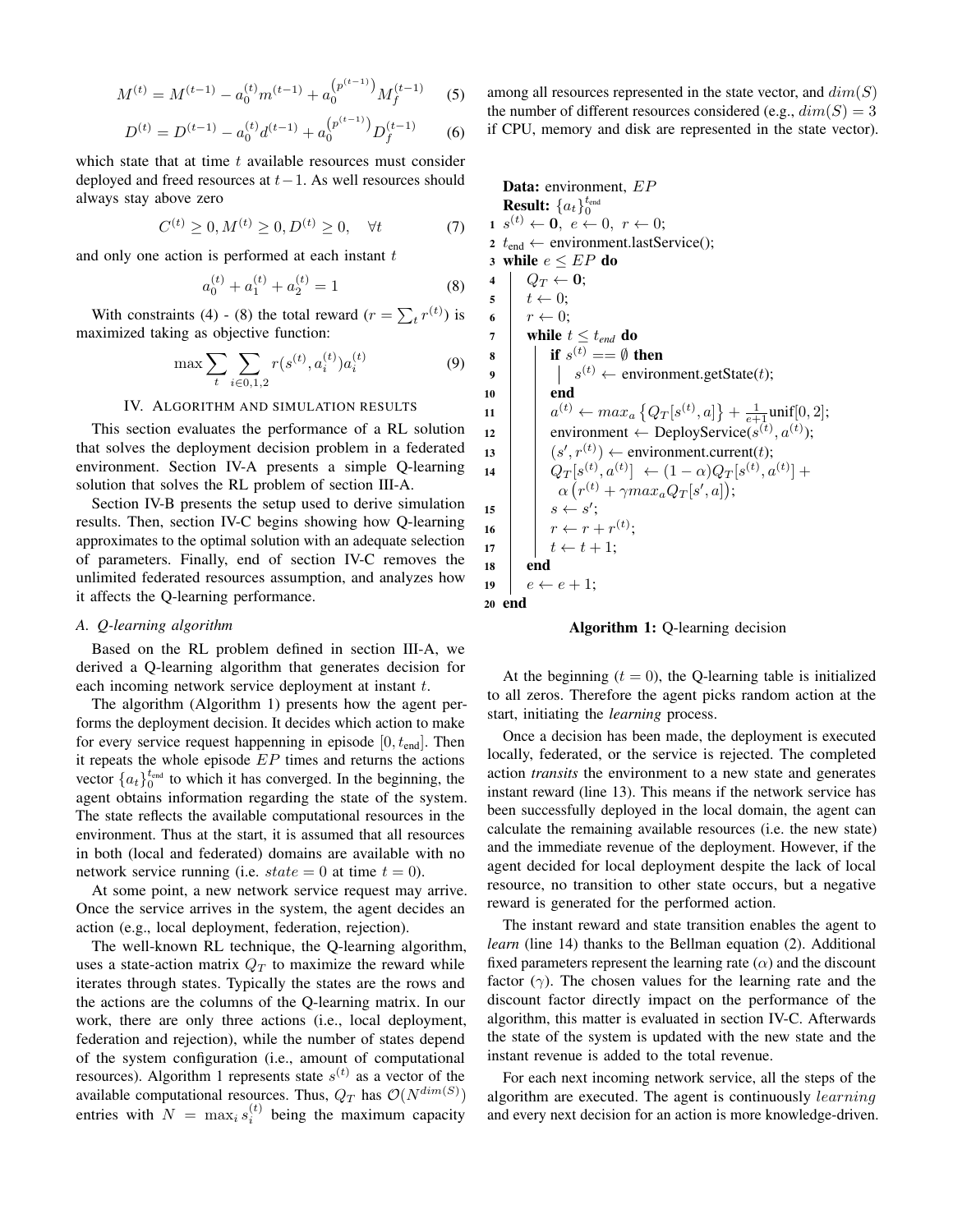## *B. Simulation environment*

We have set-up a simulation environment consisting of a local domain and external - federated domain. Both domains are capable of network service deployment that contains only computational resources (i.e. CPU, memory, disk). The local domain is configured to have limited amount of computational resources, whereas the federated domain is optionally set to have both limited and infinite computational resources.

Incoming requests for network service deployment are based on an Poisson arrival process of big  $B$  and small  $S$  services. The parameters for both big  $B$  and small  $S$  services are shown in Table I. The arrival process in the environment simulates 30 days of Poission arrivals of big and small services.

Each service request can be either *i)* deployed locally, *ii)* federated or *iii)* rejected. Whatever algorithm is used, the agent gets full reward $(r_{biq}$  or  $r_{small}$ ) for local deployment; for federation, the consumer domain agent gets reward 1; and for rejection the reward is zero. In case the agent decides to locally deploy or federate a service over a full infrastructure, the agent receives penalty( $-r_{big}$  or  $-r_{small}$ ).

### *C. Performance evaluation*

To evaluate the performance of the Q-learning algorithm described in IV-A, we performed set of simulation experiments.

First, the performance of the Q-learning algorithm depends on how the learning rate ( $\alpha$ ) and the discount factor ( $\gamma$ ) are set up. To tune it and derive the best tuple  $(\alpha, \gamma)$ , we performed a set of simulations ( $\approx 400$  simulations) exploring the combinations in the value range [0, 1] with step 0.5 for each variable. Using the environment described in previous section IV-B, the local resources are finite (e.g. CPU=10; Memory=100GB, Storage=400GB), where the federated domain has unlimited resources. Fig. 2 shows the simulation results, presenting the total revenue that the algorithm produces for each tuple  $(\alpha, \gamma)$ . The x-axis presents the range of values chosen for the learning rate ( $\alpha$ ), the y-axis represent the discount factor ( $\gamma$ ). The gradient color bar (on the right) present the indicator for the normalized reward revenue (i.e., obtained revenue r divided by the optimal policy  $\pi^*$  revenue  $r_{OPT}$ ), ranging from low (*dark-red*) to high (*dark blue*). The results intelligibly show that the learning rate is the major contributor to profitable performance of the Q-learning algorithm. The learning rate's best performance is in the [0.35, 0.95] range, with negligible value range for the discount factor. Example 18 contrast to meaning the series of the contrast of the series of the contrast of the contrast of the contrast of the contrast of the contrast of the contrast of the contrast of the contrast of the contrast of th

The performance evaluation for the Q-learning algorithm proceeds with 80-episodes simulation using the tuple values  $(\alpha = 0.95, \gamma = 0.9)$ . Each episode runs the same arrival

|              | Big B                   | Small $S$                |
|--------------|-------------------------|--------------------------|
| Arrival rate | $\lambda_B$             | $\lambda_S = 6\lambda_B$ |
| <b>CPU</b>   | 10                      |                          |
| Memory       | $20$ GB                 | $2$ GB                   |
| Storage      | 1024 GB                 | $20$ GB                  |
| Life-time    | $5-10$ days             | $1-4$ days               |
| Revenue      | $r_{big} = 10r_{small}$ | $r_{small}$              |



Fig. 2: Possible  $(\alpha, \gamma)$  combinations under the assumption of unlimited federated resources.

process of small and big services and the episode begins with all available local resources (CPU=10; Memory=100GB, Storage=400GB) and unrealistically infinite resources in the federated domain. I.e., the environment is reset to initial conditions at the start of each episode, while the Q-learning algorithm *learns* for the whole duration of the experiment.

The simulation results shown on Fig. 3, present all the episodes on the x-axis and the normalized revenue (per episode) on the y-axis. The solid blue curve presents the Q-learning reward evolution as the episodes increase. In the Fig. 3 we also introduced the results from three benchmark approaches:

- The orange (slash-slash) line represent the total reward of a single domain system, or if the federation option does not exist and there is no federated domain.
- The red (slash-dotted) line represent the total revenue of the "greedy" approach described in section III-B. Note that, here the agent first performs additional processing (e.g. scanning local resource capacity, checking databases, etc.,) before generating decision. If scan results are negative (insufficient resources), the agent federates the service in the federated domain. There are zero rejections in this case and the decision is made after the solution is checked and confirmed.
- The green (dotted) line represent the optimal solution generated from the optimization formulation of section III-C through the use of AMPL [13] and Gurobi [14].

Given a service arrival realization, results in Fig. 3 show that the Q-learning algorithm performs little over 95% of the optimal profit after ≈ 48 episodes. The "greedy" *checker* approach is slightly better  $(< 1.5\%)$  than the O-learning algorithm. The "greedy" *checker* for each check adds more than *1.68 sec* [6] processing time to generate *a posteriori* decision. The added time corresponds to the size of the local domain resources that needs to be checked. On the contrary, the Q-learning generates *a priori* decision. Having a stable